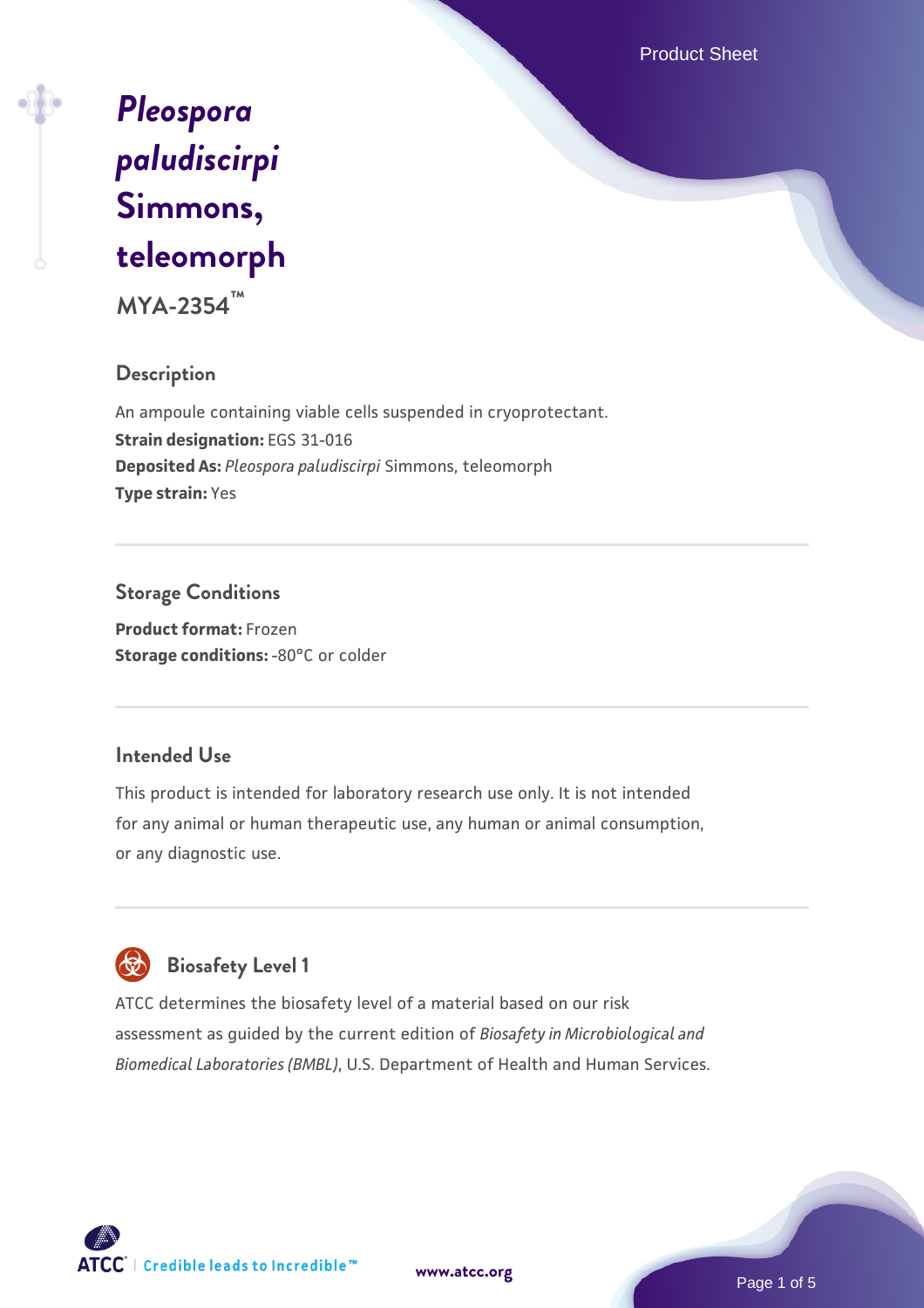#### **[Pleospora paludiscirpi](https://www.atcc.org/products/mya-2354) [Simmons, teleomorph](https://www.atcc.org/products/mya-2354)** Product Sheet **MYA-2354**

It is your responsibility to understand the hazards associated with the material per your organization's policies and procedures as well as any other applicable regulations as enforced by your local or national agencies.

ATCC highly recommends that appropriate personal protective equipment is always used when handling vials. For cultures that require storage in liquid nitrogen, it is important to note that some vials may leak when submersed in liquid nitrogen and will slowly fill with liquid nitrogen. Upon thawing, the conversion of the liquid nitrogen back to its gas phase may result in the vial exploding or blowing off its cap with dangerous force creating flying debris. Unless necessary, ATCC recommends that these cultures be stored in the vapor phase of liquid nitrogen rather than submersed in liquid nitrogen.

#### **Certificate of Analysis**

For batch-specific test results, refer to the applicable certificate of analysis that can be found at www.atcc.org.

#### **Growth Conditions**

**Medium:**  [ATCC Medium 343: V8 juice agar](https://www.atcc.org/-/media/product-assets/documents/microbial-media-formulations/3/4/3/atcc-medium-0343.pdf?rev=fbf48fa24e664932828269db1822ab12) **Temperature:** 22°C **Incubation:** under light

#### **Handling Procedures**

**Frozen ampoules** packed in dry ice should either be thawed immediately or



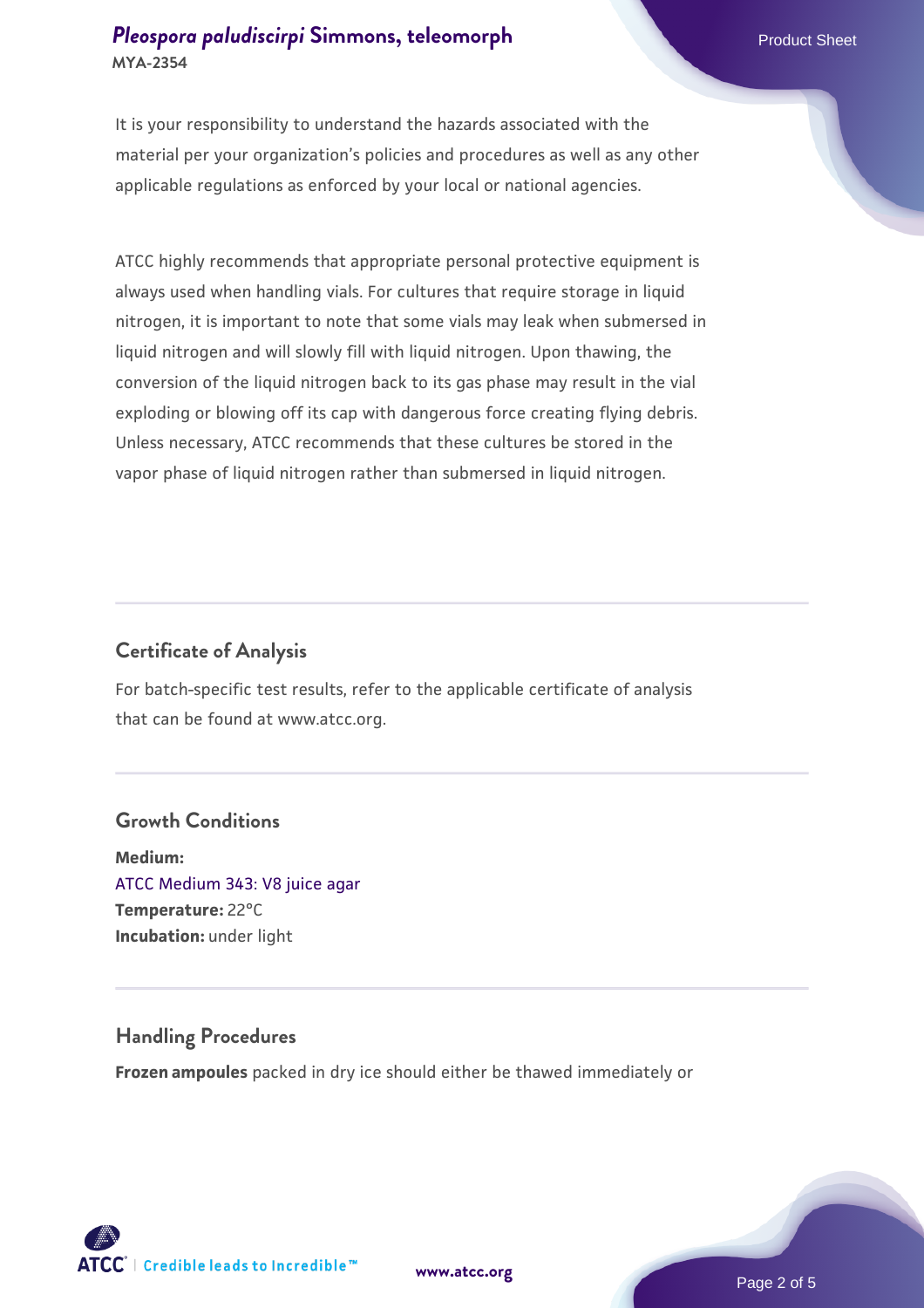- 1. To thaw a frozen ampoule, place in a **25°C to 30°C** water bath, until just thawed **(approximately 5 minutes)**. Immerse the ampoule just sufficient to cover the frozen material. Do not agitate the ampoule.
- 2. Immediately after thawing, wipe down ampoule with 70% ethanol and aseptically transfer at least 50 µL (or 2-3 agar cubes) of the content onto a plate or broth with medium recommended.
- 3. Incubate the inoculum/strain at the temperature and conditions recommended.
- 4. Inspect for growth of the inoculum/strain regularly for up to 4 weeks. The time necessary for significant growth will vary from strain to strain.

#### **Material Citation**

If use of this material results in a scientific publication, please cite the material in the following manner: *Pleospora paludiscirpi* Simmons, teleomorph (ATCC MYA-2354)

#### **References**

References and other information relating to this material are available at www.atcc.org.

#### **Warranty**

The product is provided 'AS IS' and the viability of ATCC® products is warranted for 30 days from the date of shipment, provided that the customer has stored and handled the product according to the information

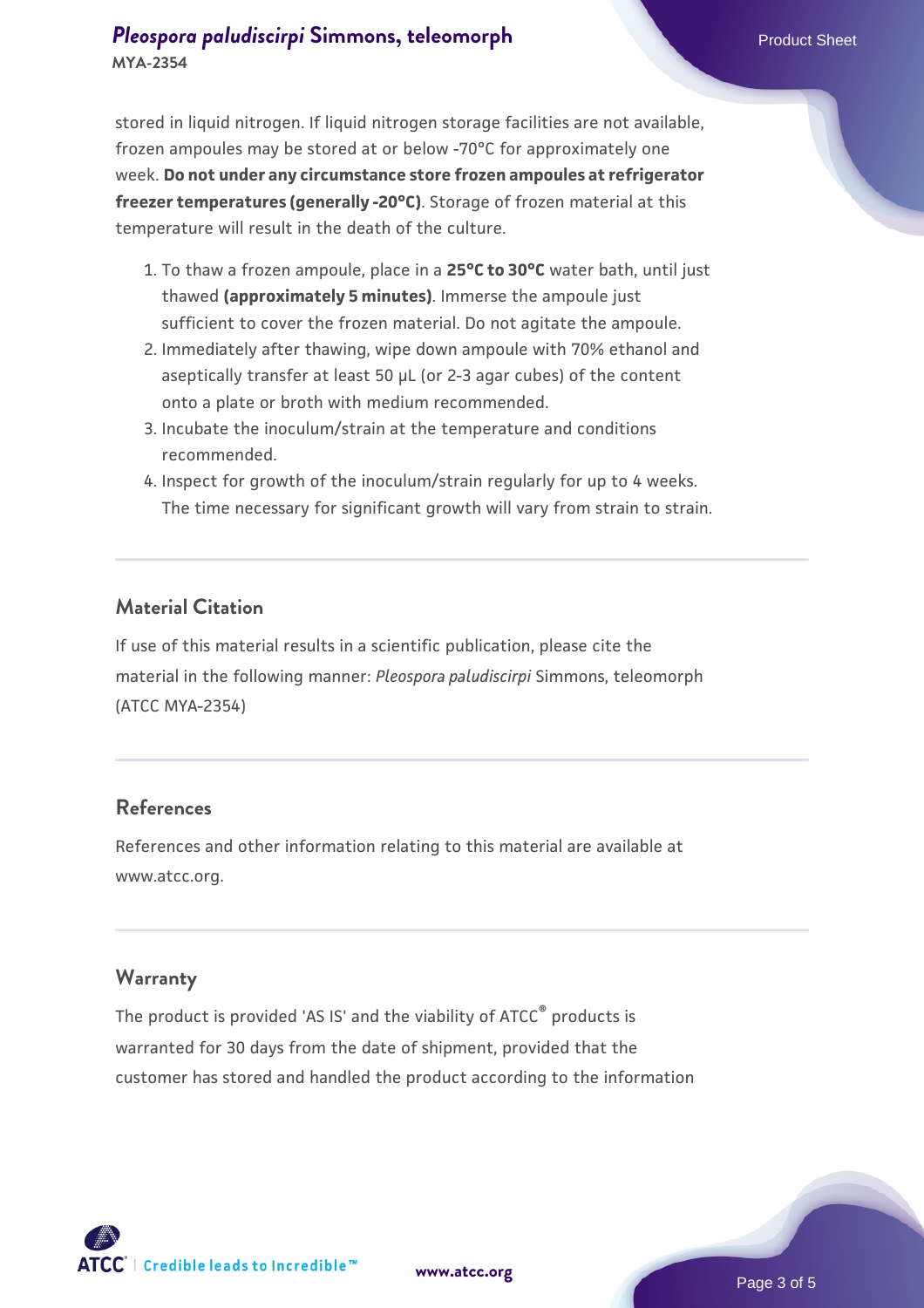#### **[Pleospora paludiscirpi](https://www.atcc.org/products/mya-2354) [Simmons, teleomorph](https://www.atcc.org/products/mya-2354)** Product Sheet **MYA-2354**

included on the product information sheet, website, and Certificate of Analysis. For living cultures, ATCC lists the media formulation and reagents that have been found to be effective for the product. While other unspecified media and reagents may also produce satisfactory results, a change in the ATCC and/or depositor-recommended protocols may affect the recovery, growth, and/or function of the product. If an alternative medium formulation or reagent is used, the ATCC warranty for viability is no longer valid. Except as expressly set forth herein, no other warranties of any kind are provided, express or implied, including, but not limited to, any implied warranties of merchantability, fitness for a particular purpose, manufacture according to cGMP standards, typicality, safety, accuracy, and/or noninfringement.

#### **Disclaimers**

This product is intended for laboratory research use only. It is not intended for any animal or human therapeutic use, any human or animal consumption, or any diagnostic use. Any proposed commercial use is prohibited without a license from ATCC.

While ATCC uses reasonable efforts to include accurate and up-to-date information on this product sheet, ATCC makes no warranties or representations as to its accuracy. Citations from scientific literature and patents are provided for informational purposes only. ATCC does not warrant that such information has been confirmed to be accurate or complete and the customer bears the sole responsibility of confirming the accuracy and completeness of any such information.

This product is sent on the condition that the customer is responsible for and assumes all risk and responsibility in connection with the receipt, handling, storage, disposal, and use of the ATCC product including without limitation taking all appropriate safety and handling precautions to minimize health or environmental risk. As a condition of receiving the material, the customer agrees that any activity undertaken with the ATCC product and any progeny or modifications will be conducted in compliance with all applicable laws,



**[www.atcc.org](http://www.atcc.org)**

Page 4 of 5